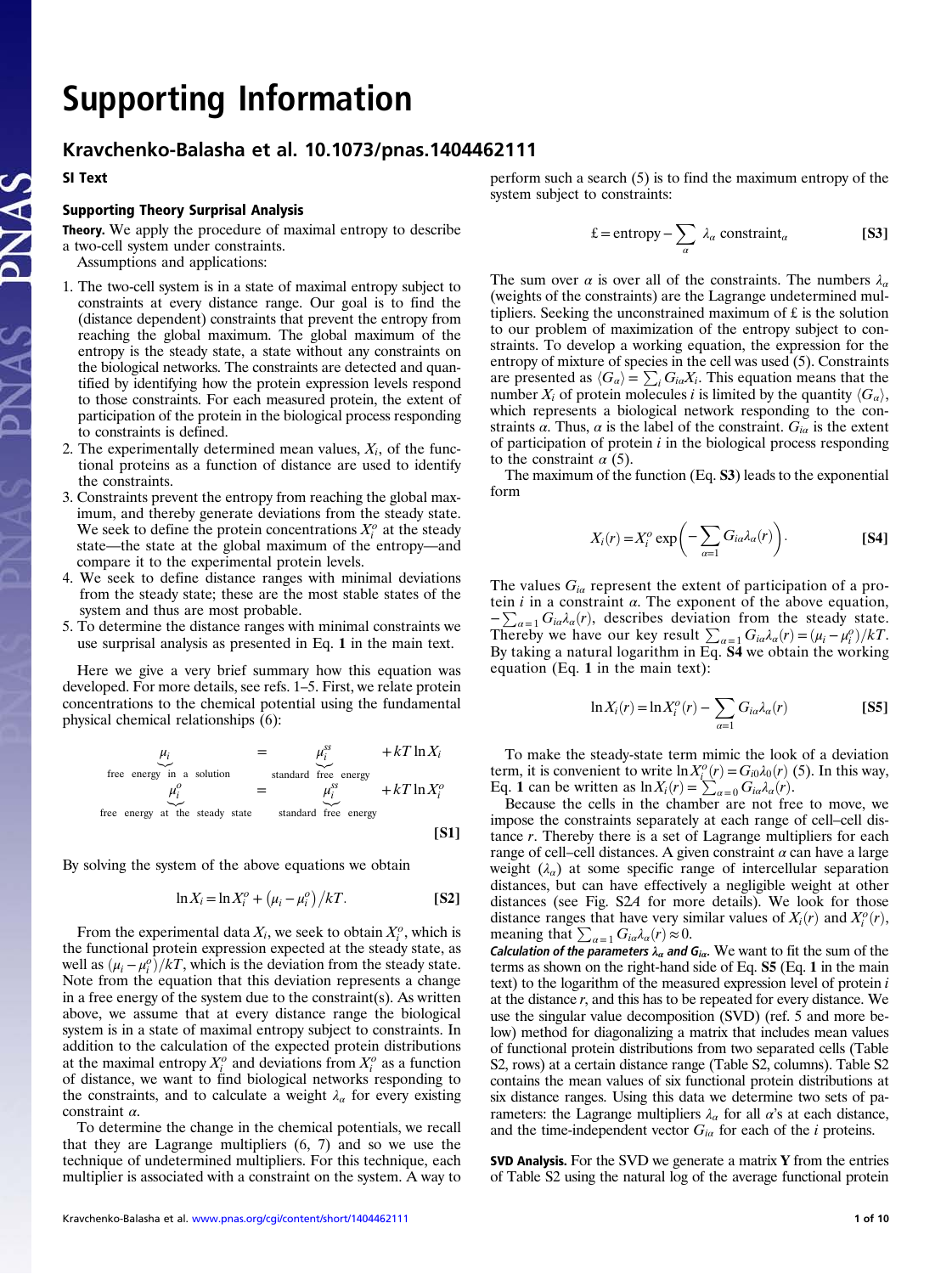levels (5), as indicated in the main text. Using SVD, we construct two square (and symmetric) matrices; the first one is  $Y^T Y$ . To determine constraints we use  $Y^T Y \lambda_\alpha = \omega_\alpha^2 \lambda_\alpha, \alpha = 0, 1, 2, ..., A-1$ .  $\lambda_\alpha$ is an eigenvector and  $\omega_{\alpha}^2$  is an eigenvalue of the matrix  ${\bf Y}^T{\bf Y}$ . The components of the vector  $\lambda_{\alpha}$  provide the weights of the constraint  $\alpha$  at each of the distance ranges r. The maximal number of nonzero eigenvalues  $\lambda_{\alpha}$  is A, where A is the smaller of the dimensions of the matrix Y. The mathematically exact statement is that A is the rank of the matrix  $Y$ . Here A, the maximal number of possible constraints, is equal to the number of binned distances [six for U87 EGF receptor variant III (EGFRvIII) cells]. However, as discussed in the main text, only one or two of those constraints have nonzero eigenvalues and thus play significant roles.

To determine the  $G_{\alpha i}$ , we generate a second matrix:  $YY^T$  (5). This conjugated matrix has the same value of eigenvalues  $\omega_a^2$ .  $\mathbf{YY}^T\mathbf{G}_\alpha = \omega_\alpha^2 \mathbf{G}_\alpha, \alpha = 0, 1, 2, ..., A-1$ .  $\mathbf{G}_\alpha$  is a column vector of six components, each component corresponding to a measured protein.

Output of the Surprisal Analysis. As shown in Table S3,  $\alpha = 0$  has the biggest weight. This is the steady state. Constraints 3–5 are within the noise value as indicated by their low values. As written above, we use experimental protein levels  $X_i(r)$  to calculate the steady-state expression levels and deviations from the steady state using  $\ln X_i(r) = \sum_{\alpha=0} G_{i\alpha} \lambda_\alpha(r)$ . From Table S3 and Fig. 2B one can see that the steady-state levels yield the largest contribution to the observed expression level of each protein at each distance range. The constraint  $\alpha = 1$ , which is the most dominant constraint, changes sign ∼80–100 μm (Table S3). Thus, between 80 and 100 μm, the two-cell system hardly deviates from the steady state according to the constraint  $\alpha = 1$ .  $\lambda_{\alpha}(r)$  values for U87PTEN cells are provided in Table S4. For the input we used a natural logarithm of the protein expression levels as a function of distance.

**DPE Function.** We define *DPE* function (deviation in free energy per protein molecule), which is calculated using the equation below (Eq. 2 in the main text):

$$
DPE(r) = \left\{ \sum_{i} X_i(r) \left[ \ln(X_i(r)/X_i^o(r)) \right] - \sum_{i} (X_i(r) - X_i^o(r)) \right\} / \left\{ \sum_{i} X_i(r) \right\}
$$

DPE is calculated using the measured levels (copy numbers),  $X_i(r)$ , of the proteins in the EGFR network and calculated protein levels at the steady state  $X_i^o(r)$ . When  $X_i(r) = X_i^o(r)$ , the value of  $DPE(r)$  at that distance range will vanish, meaning no deviation from the steady state at that  $r$ . The numerator in Eq. 2 is divided by  $\sum_i X_i(r)$  (sum of all protein molecules at a given distance range  $r$ ) to obtain a deviation from the steady state or a change in a free energy per protein molecule. At all values of r where the DPE is not zero it is mathematically guaranteed to be positive.

To obtain accurate values for the distance range where the  $\lambda_1(r)$ function equals zero for the U87EGFRvIII, a polynomial curve was fitted to the  $\lambda_1(r)$  function with the following restrictions: all of the original points have had to overlap with the curve as well as the region 80–100  $\mu$ m ( $R^2 = 1$ ). The same considerations were applied to  $\lambda_2(r)$  and U87PTEN cells.  $\lambda_\alpha(r)$  values were obtained from the curve fit for the original distance ranges and for the point close to the zero.

For molecular species in solution, the free energy is calculated as follows (6):

$$
\mu_i = \mu_i^s + kT \ln X_i
$$
  
free energy in a solution standard free energy

$$
\mu_i^o = \mu_i^{ss} + kT \ln X_i^o
$$
  
free energy at the steady state standard free energy

These equations form the base of the Eq. 1:  $\ln X_i(r) = \ln X_i^o(r) -$ First equations form the base of the Eq. 1.  $\lim_{t \to t_1} (t) = \lim_{t \to t_1} (t) = \sum_{\alpha=1}^{\infty} G_{i\alpha} \lambda_{\alpha}(t)$  in the main text. To calculate Eq. 1 we use  $\ln X_i$ instead of  $kT \ln X_i$  $\sum$ , obtaining a deviation from the steady state  $a_{\alpha=1} G_{i\alpha} \lambda_{\alpha}(r) = (\mu_i - \mu_i^{\circ})/kT$ . Therefore, the *DPE* function, which expresses the deviation from the steady state  $(1, 8)$ :  $\sum_i X_i(r)$  $[\ln(X_i(r)/X_i^o(r))]$  is dimensionless (because it is divided by the unit of thermal energy  $kT$ ).

Determination of the Errors for the Calculated Parameters Obtained from Surprisal Analysis. SVD analysis was performed three times: once for the mean values of the functional proteins, measured as a function of distance; once for the mean values of the protein distribution − SEM for each measured protein; and once for the mean of the distribution  $+$  SEM. Thus, three values for each parameter:  $\lambda_{\alpha}(r)$  and  $G_{i\alpha}$  were obtained. Results of surprisal analysis presented in the article are the mean values of the corresponded parameters  $\pm$  SD (9, 10).

Cell–Cell Distance Distribution Measurements and Calculations of  $u(r)$ Function. Two initial starting conditions were used for the bulk culture experiments. Either 33,000 (low) or 66,000 cells per well [density comparable to the single-cell barcode chip (SCBC) experiments] were seeded into six-well plates. At 6 h later, the medium was replaced with fresh medium and the cells were incubated at 37 °C for 24, 48, and 72 h. At each time point, microscopic images were analyzed using custom algorithms, detecting the centers of the cells and calculating distances between the cells, from cell center to cell center. All of the pairs having a distance up to 200 μm were binned into the histograms to calculate a probability to find a pair of the cell at a certain distance. The obtained probability was divided by a random probability of cell–cell distance distributions computed using Monte Carlo simulation. Random simulations used the same cell density as detected experimentally for each time point. Using the equation relating radial distribution function (RDF) to the twocell potential of interaction  $u(r)$ , these two parameters were calculated:  $RDF = P_{\text{exp}}/P_{\text{random}} = \text{exp}(-u(r)/kT)$ , where P is the probability to find two cells at a particular distance and  $u(r)$ indicates potential of interaction of two-cell interaction (7).

#### SI Methods

Cell Culture. U87EGFRvIII and U87PTEN were constructed as reported (11) and were kindly provided by Paul Mischel's laboratory (University of California, San Diego, La Jolla, CA). The cells were cultured in DMEM (ATCC) medium supplemented with 10% (vol/vol) FBS in a 5% (vol/vol)  $CO_2$  incubator at 37 °C.

Antibody Microarray (12). The microarrays are initially patterned as DNA arrays, because DNA has the physical and chemical stability to withstand the various processing steps of microfluidics fabrication. The DNA itself is patterned onto a polylysine-coated glass slide by two sequential microchannel-based flow patterning steps. The two microchips for those two steps are based on polydimethylsiloxane (PDMS) elastomer sealed with a glass slide, so that 20 microchannels are formed winding from one end to the other end of the glass slide. The first flow-patterning step generates 20-μm-wide 50-μm pitch lines of three unique DNA oligomers, whereas the second DNA patterning step is carried out at right angles to the first. We design the ssDNA sequences for the first and second patterning in such a way that the inter-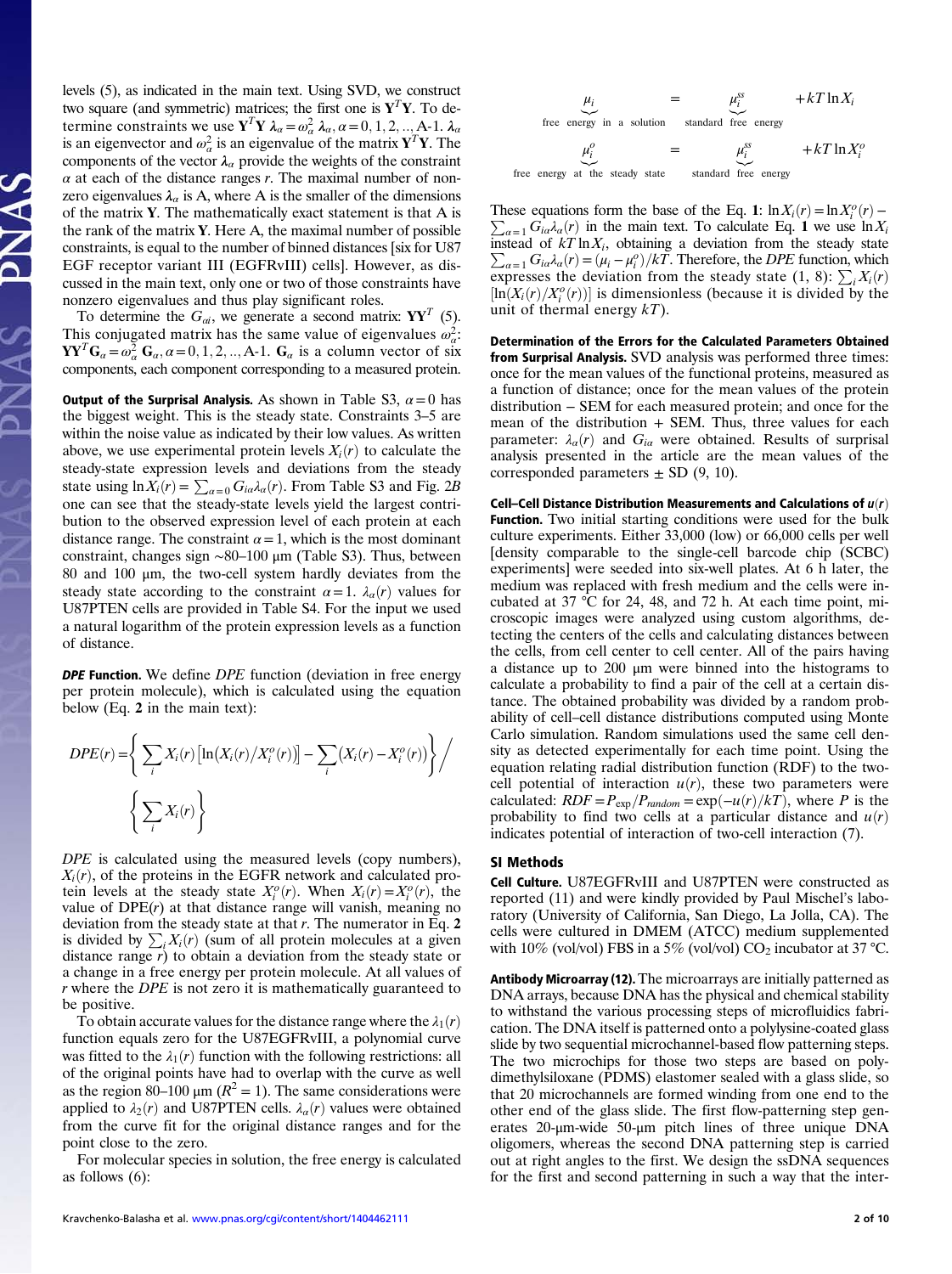section of the two sets of lines will remain a unique ssDNA for assembly location for complementary ssDNA–antibody conjugates. In the current study, we chose a  $3 \times 3$  array, which has the capacity of multiplexed measurement of up to eight different proteins. This addressable nine-element array has been repeated  $~19,000$  times with various orientations across the whole glass slide, which will be mated with a SCBC elastomer layer. The DNA microarrays can be stored in a desiccator at room temperature for at least a month without detectable degradation.

We validated the patterned DNA array using 100-nM cy5 conjugated cDNA oligomers in 1% BSA in PBS. After incubation for 1 h at 37 °C, the slide was rinsed with 3% BSA in PBS twice and deionized water and dried under flowing N2 before signal readout by a GenePix scanner (Molecular Devices, LLC). The validation procedure provides a check on the cross-reactivity between the anchor, bridging, and terminal ssDNA oligomers. In addition, the fluorescence intensity per unit area can be compared against standard DNA spotting approaches as a means of gauging surface coverage. Finally, the validation procedure provides an assessment of the fidelity of the microfluidics flowpatterning steps.

The DNA array was converted into antibody array using complementary ssDNA–antibody conjugates. The procedure of conjugation has been described previously (12). Calibration and cross-reactivity characterizations of the barcode assay have been performed before application to single cells. We used recombinant pEGFR, pERK, pAkt, pS6k, VEGF, and IL-6 proteins (R&D Systems, Inc.) at various concentrations to calibrate the fluorescence intensity of a barcode assay with molecule number in a cell chamber with a volume of 0.15 nL. Antibody cross-reactivity assays were carried out using spotted arrays and identical biomolecular reagents.

Cell Sample Preparation for Single-Cell Assays. U87 EGFRvIII cells and U87PTEN cells were harvested for experiment after achieving 80% confluency. A total of 1 μM 5-chloromethylfluorescein diacetate (CMFDA) in PBS was used to stain live cells and visualize cells in microchambers for counting.

On-Chip Assay and Quantification (12). The PDMS layer of SCBC chip is mated onto a barcode glass slide. The microchambers are aligned with the microarray so that each microchamber is ensured of overlapping a complete barcode. Then the microchambers and

- 1. Kravchenko-Balasha N, et al. (2012) On a fundamental structure of gene networks in living cells. Proc Natl Acad Sci USA 109(12):4702–4707.
- 2. Laidler K (1996) A glossary of terms used in chemical kinetics, including reaction dynamics (IUPAC Recommendations 1996). Pure Appl Chem 68(1):149–192.
- 3. Levine RD (2005) Molecular Reaction Dynamics (Cambridge Univ Press, Cambridge, UK).
- 4. Levine RD, Bernstein RB (1974) Energy disposal and energy consumption in elementary chemical reactions. Information theoretic approach. Acc Chem Res 7(12):393–400.
- 5. Remacle F, Kravchenko-Balasha N, Levitzki A, Levine RD (2010) Information-theoretic analysis of phenotype changes in early stages of carcinogenesis. Proc Natl Acad Sci USA 107(22):10324–10329.
- 6. Mayer JE, Mayer MG (1966) Statistical Mechanics (Wiley, New York).
- 7. McQuarrie DA (2000) Statistical Mechanics (University Science Books, Sausalito, CA).

microchannels were blocked with 3% BSA in PBS for 1 h before filling a mixture of 10 μg/mL antibody–DNA conjugates. After incubation for 1 h and removal of unlinked conjugates, the SCBC was filled with a cell sample and then mounted onto a clamp. With appropriate pressure exerted by the clamp, all microchambers were closed where random number of cells resided in each microchamber. The whole structure was incubated for 6 h at 37 °C in a 5%  $CO<sub>2</sub>$  incubator. The clamp was then partially released to draw into the microchambers lysis buffer (20 mM Tris·HCl, 150 mM NaCl, 1 mM Na2EDTA, 1 mM EGTA, 1% Triton, 2.5 mM sodium pyrophosphate, 1 mM β-glycerophosphate, 1 mM Na3VO4, and 1 μg/mL leupeptin; Cell Signaling) supplemented with protease/phosphatase inhibitor mixture (Cell Signaling). The SCBC was incubated at room temperature for 2 h to allow proteins captured by the microarray. After labeling the microchannels using 20 μM Alexa 514 succinimidyl ester (Molecular Probes, Inc.), biotinylated detection antibody mixtures in 1:18 dilution prepared according to product instruction were injected into the microchannels. Unbound antibodies were washed off, and  $1 \mu$ M cy5 streptavidin and 100 nM H-cy3 in PBS with 3% BSA were used to complete sandwich–ELISA procedure and label barcode arrays. Finally, the glass slide containing the developed arrays was detached and cleaned before scanning by a GenePix Scanner. Fluorescence intensity of each barcode across the whole slide was digitalized and exported to a custom algorithm written in MatLab (MathWorks, Inc.). One array spot [detected using the green reference channel (532 nm)] provides an alignment marker to permit protein identification by spatial location on each of the other array spots [fluorescence detection using red data channel (635 nm)]. The fluorescence intensity of 174,000 barcode spots across the whole slide was exacted and analyzed by a MatLab (MathWorks, Inc.) program developed in our laboratory.

The intensity can be further converted into protein copy number using a calibration curve.

Cell Proliferation Assay. A total of 33,000 or 66,000 cells per well were seeded into six-well plates. At 6 h later, the medium was replaced with fresh medium and the cells were incubated at 37 °C for 24, 48, and 72 h. At each time point indicated, microscopic images were taken and number of cells, normalized by the images' area, was computed using MatLab.

- 8. Gross A, Li CM, Remacle F, Levine RD (2013) Free energy rhythms in Saccharomyces cerevisiae: A dynamic perspective with implications for ribosomal biogenesis. Biochemistry 52(9):1641–1648.
- 9. Alhassid Y, Levine RD (1980) Experimental and inherent uncertainties in the information theoretic approach. Chem Phys Lett 73(1):16–20.
- 10. Gross A, Levine RD (2013) Surprisal analysis of transcripts expression levels in the presence of noise: A reliable determination of the onset of a tumor phenotype. PLoS ONE 8(4):e61554.
- 11. Wang MY, et al. (2006) Mammalian target of rapamycin inhibition promotes response to epidermal growth factor receptor kinase inhibitors in PTEN-deficient and PTEN-intact glioblastoma cells. Cancer Res 66(16):7864–7869.
- 12. Wang J, et al. (2012) Quantitating cell–cell interaction functions with applications to glioblastoma multiforme cancer cells. Nano Lett 12(12):6101–6106.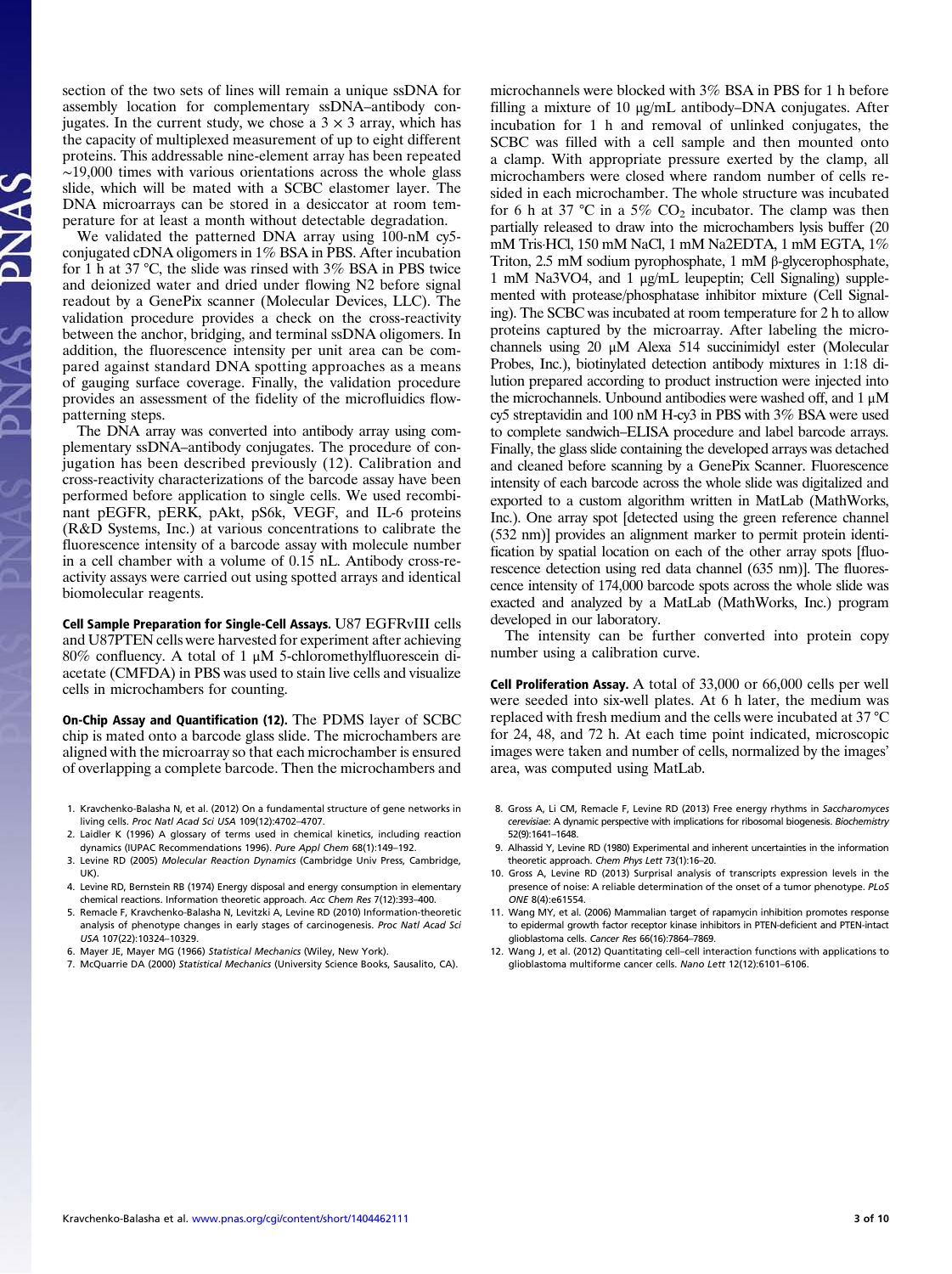

Fig. S1. Functional protein expression levels as a function of distance in U87EGFRvIII cells. Data representing functional protein expression levels as a function of distance from 500 cell pairs (×2) of U87EGFRvIII cells (smooth red curve). The data were binned into six different distance ranges (blue dots). Blue dots represent mean values of protein copy numbers at every distance range. Values are mean  $\pm$  SEM.

PNAS

 $\tilde{\mathbf{A}}$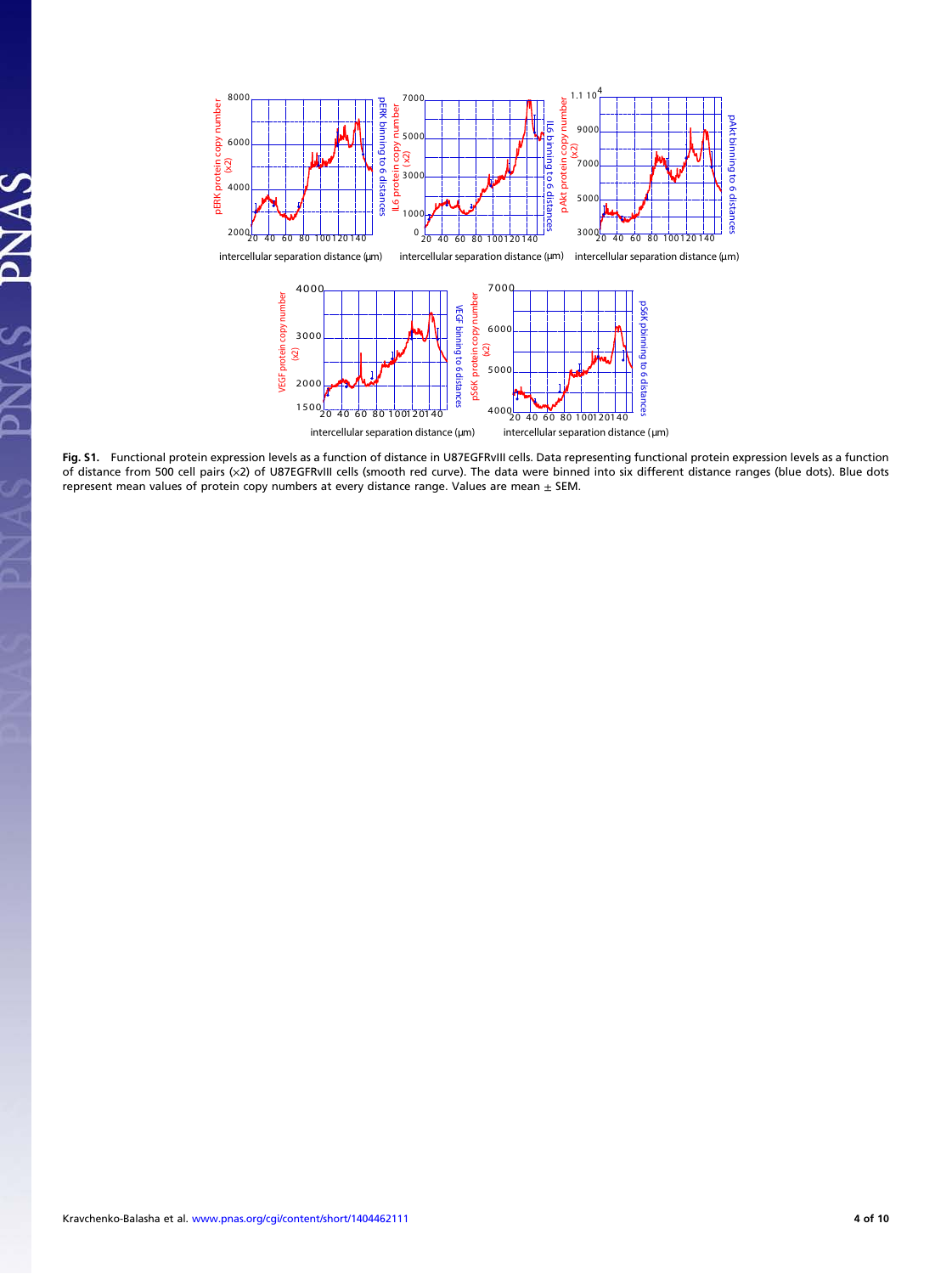

big deviations:  $\lambda_1$ (long range)  $<$  0

a and b contribute most:  $G_{a1}$  and  $G_{b1} \neq 0$ 



Fig. S2. Surprisal analysis of protein expression levels as a function of distance in U87EGFRvIII cells. (A) Illustration of surprisal analysis for a system with four measured proteins at three distance ranges. The steady-state term and one constraint ( $\alpha$  = 1) are illustrated. Surprisal analysis identifies protein expression levels at the steady state (the colored dots) for proteins a–d. Proteins a and b contribute most to the  $\alpha$  = 1 constraint (G<sub>a1</sub> and G<sub>b1</sub> are relatively big) as indicated by large differences between the measured mean protein levels and the expected steady-state levels. Protein d barely deviates at all distance ranges. The constraint  $\alpha = 1$  has its largest weights [ $\lambda_1(r) \neq 0$ ] at the long and short distance ranges, but is essentially zero at the midranges, implying that this midrange distance corresponds to the steady state of the cells. (B)  $G_{i1}\lambda_1(r)$  products as calculated for U87EGFRvIII cells.  $G_{i1}\lambda_1(r)$  represents the extent of deviation of each protein  $X_i$  from the steady state in U87EGFRvIII cells as a function of distance.  $G_{i1}\lambda_1(r)$  for all measured proteins are plotted.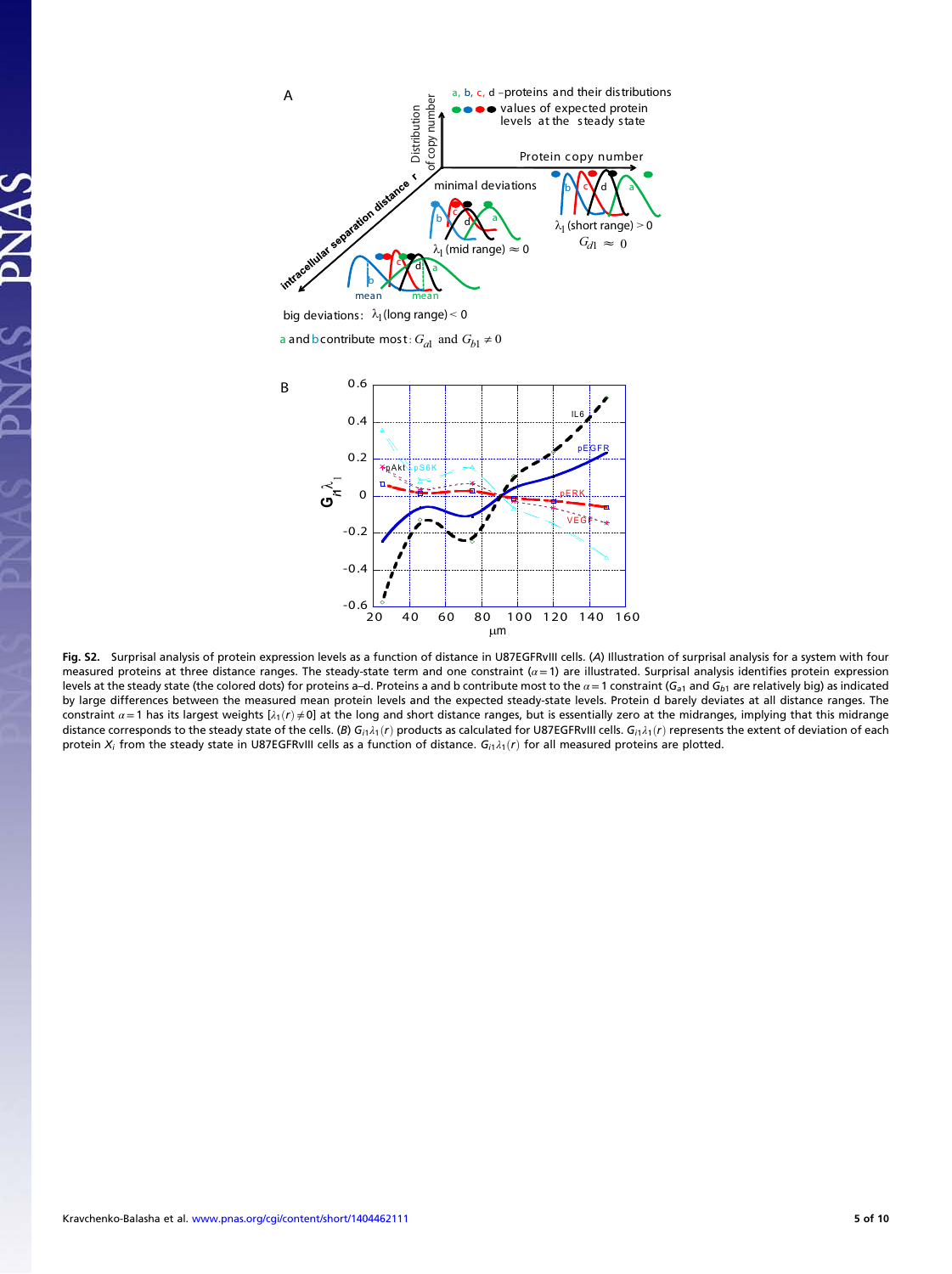

Fig. S3. Formation of 3D cell structures in U87EGFRvIII and U87PTEN cells. U87EGFRvIII cells and U87PTEN cells were seeded at a density of 66,000 cells per well in six-well plates. Three-dimensional dense structures were observed in U87PTEN cells but not in U87EGFRvIII cells after 144 h in culture.



Fig. S4. Cell density analysis and calculations of  $u(r)$  functions for U87EGFRvIII cells using bulk experiments. U87EGFRvIII cells were seeded at the normal density, 66,000 cells per well (A) and low density, 33,000 cells per well (B) in six-well plates. Plots represent time course analysis of the cell density. Number of cells was divided by the area. Values are mean values  $\pm$  SD (at least  $n = 4$ ). (C) Time-course analysis of the  $u(r)$  functions calculated for U87EGFRvIII cells seeded at the low density. After 72 h, the  $u(r)$  function attained the same shape (red) as the function calculated for U87EGFRvIII cells seeded at normal densities and cultured 24 h (Fig. 3).

PNAS

 $\tilde{\mathbf{A}}$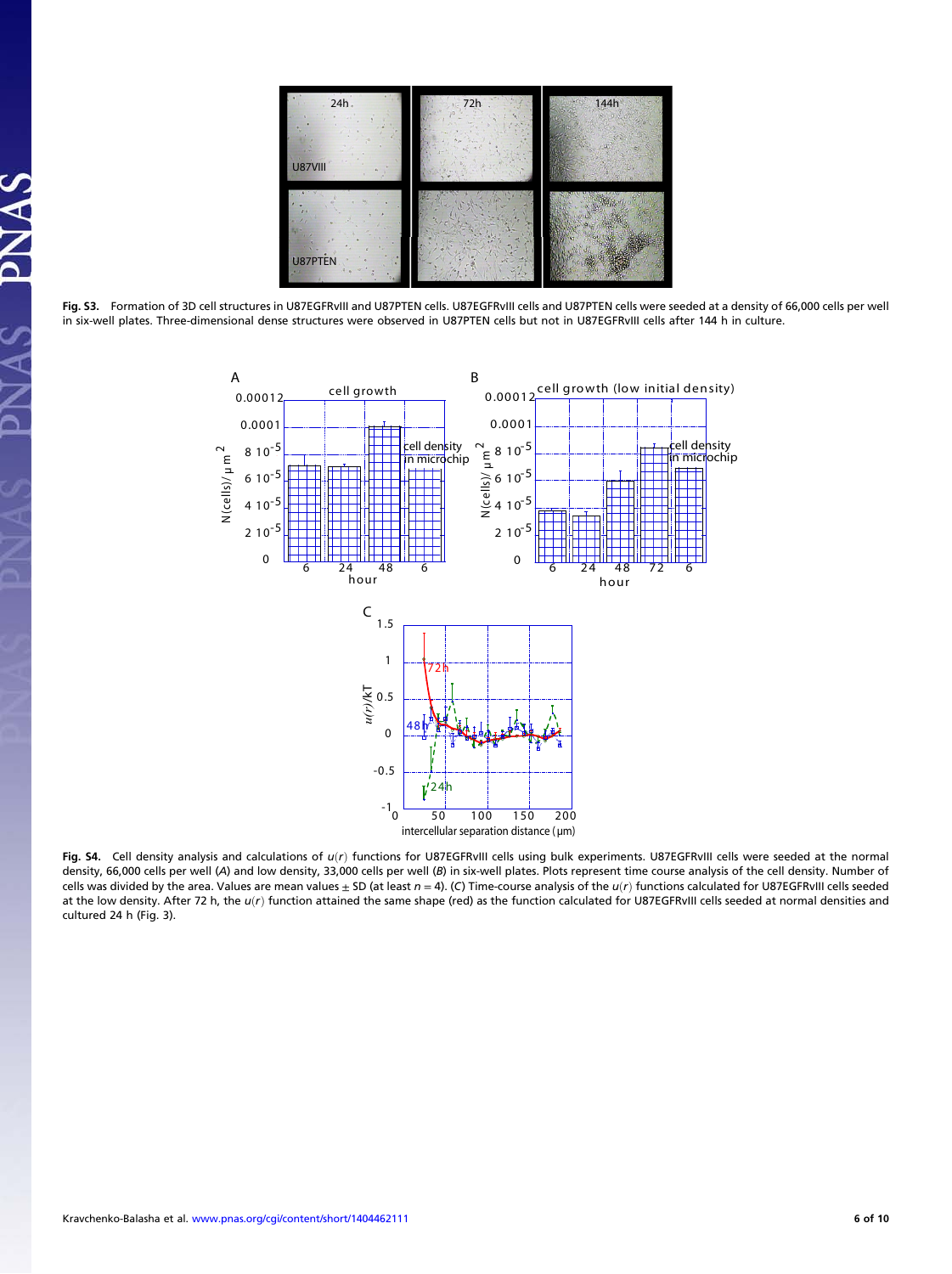

Fig. S5. Cell density analysis using bulk experiments (A and B) and results of surprisal analysis using two-cell SCBC experiments for U87PTEN cells (C and D). U87PTEN cells were seeded at a density of 66,000 cells per well (A) and 33,000 cells per well (B) in six-well plates. Plots represent time-course analysis of the cell density as described in Fig. S1. Number of cells was divided by the area. Values are mean values  $\pm$  SD (at least  $n = 4$ ). (C) Surprisal analysis was performed using mean values of phosphorylation/secretion as a function of distance range (mean values were calculated from 16 ≤n ≤70 cell pairs).  $\lambda_a(r)$  represents extent of deviation of the EGFR network from the steady state in U87PTEN cells as a function of distance.  $\lambda_a(r)$  for the constraints  $\alpha = 1,2$  are plotted. The error bars for  $\lambda_a(r)$  were calculated by propagating errors associated with the mean values of measured proteins as a function of distance and as indicated in Surprisal Analysis. (D) Extent of participation in the biological processes (G<sub>ia</sub>), related to the constraints  $\alpha$  = 0,1,2 was computed for every detected protein. (E) SCBC data showing the measured level of phospho-ERK as a function of cell separation distance from 310 pairs of U87PTEN cells (smooth red curve). The data were binned into nine distance ranges for every measured protein (blue dots). The 16≤ N ≤67 cell pairs were analyzed for every distance range.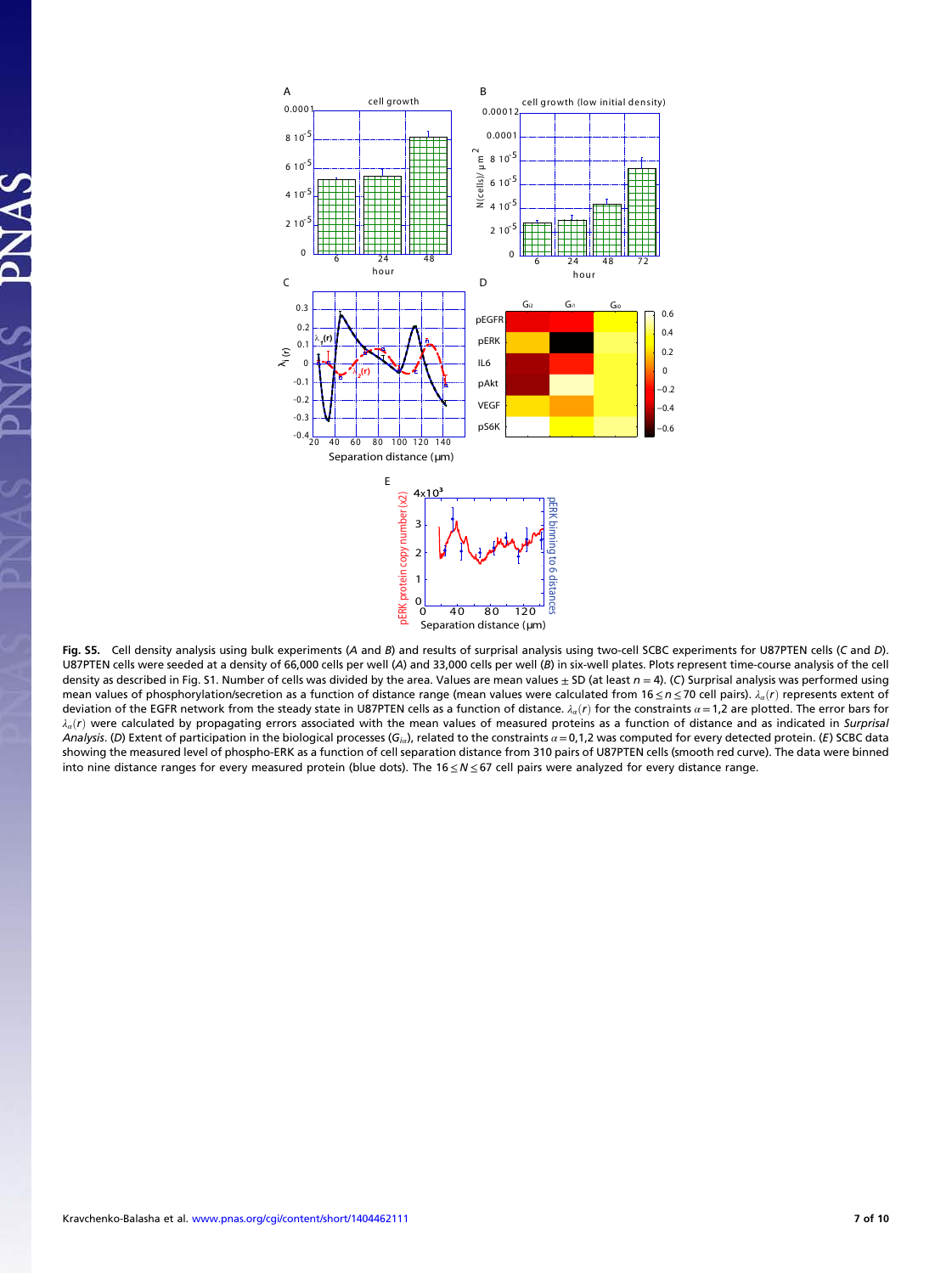

Fig. S6. Comparisons of noninteraction U87PTEN single cells with interacting cell pairs. (A) Mean values of protein levels as measured for U87PTEN single cells  $(n = 550)$  are compared against measurement of those same proteins (blue and green dots) for cell pairs at cell-separation distance ranges close to the steady state (20–30  $\mu$ m for U87PTEN cells) or deviating significantly (30–50  $\mu$ m). The red box represents the measured range of copy numbers (multiplied by 2,  $\pm$  SEM) for single cells. The black box is that range for cell pairs at the steady state. (B) Protein–protein coordination maps were generated using U87PTEN two-cell and single-cell data. To compute the coordination maps the data were binned similarly to Fig. 5 with one change: the 0- to 60-μm distance range was divided further in two subranges: 0–30 μm, the distance range close to the steady state, and 30–60 μm, the most deviating distance range. All indicated correlations pass a P test (P < 0.05). The thickness of the lines encircling the protein names reflects the relative abundance of those proteins. The thickness and color of the edges reflect the extent of the protein–protein coordination, as provided in the key below the networks.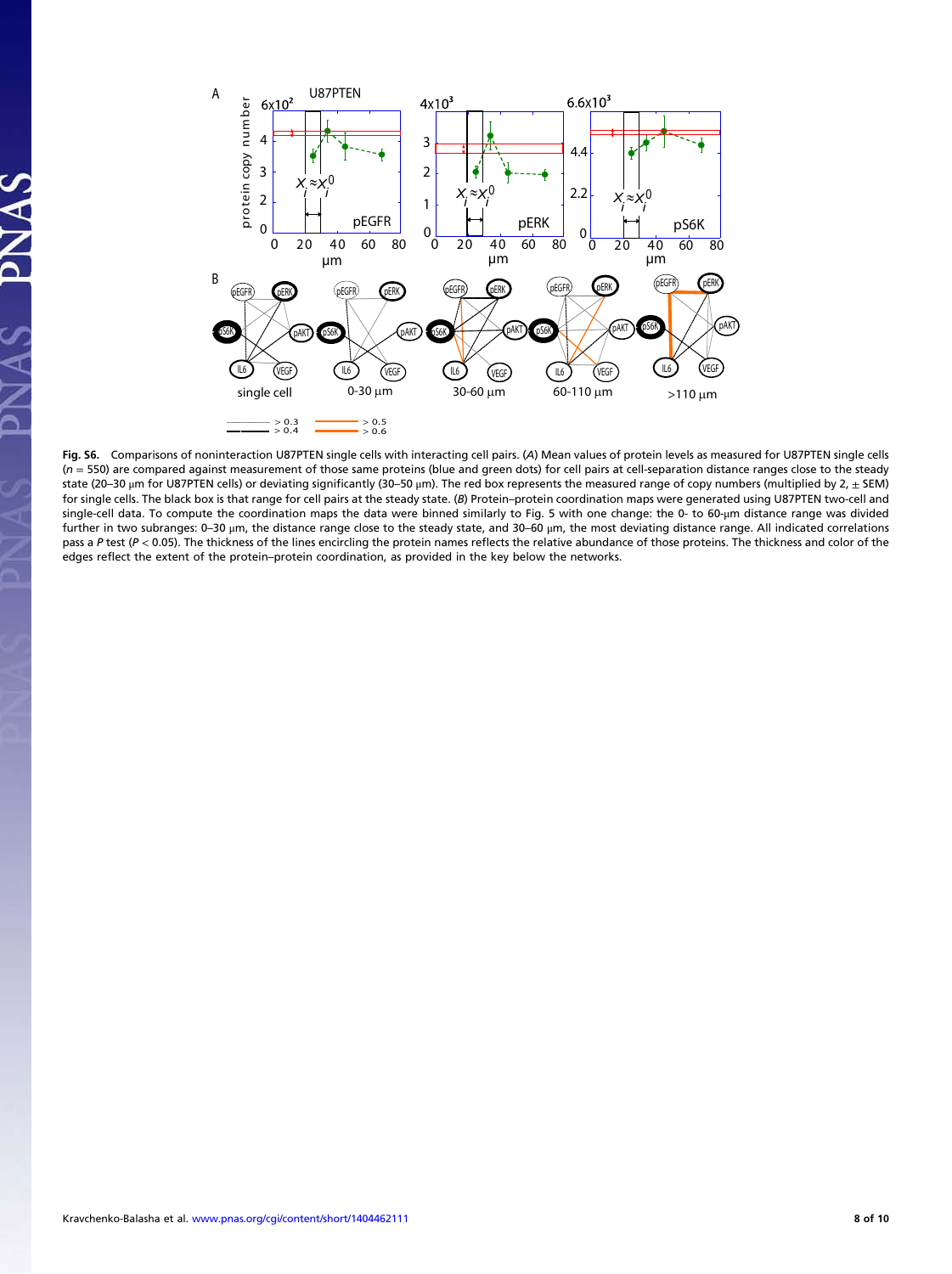### Table S1. List of reagents for GBM single/two-cell proteomic assay

PNAS PNAS

| Reagent                     | Source and sequences                                                                                                                                  |  |  |  |  |  |
|-----------------------------|-------------------------------------------------------------------------------------------------------------------------------------------------------|--|--|--|--|--|
| Antibody name               |                                                                                                                                                       |  |  |  |  |  |
| Mouse antihuman             | R&D Y1068                                                                                                                                             |  |  |  |  |  |
| phospho-EGFR                |                                                                                                                                                       |  |  |  |  |  |
| Biotin-labeled goat         | <b>R&amp;D BAF231</b>                                                                                                                                 |  |  |  |  |  |
| antihuman EGFR              |                                                                                                                                                       |  |  |  |  |  |
| Antihuman                   | R&D DYC1825                                                                                                                                           |  |  |  |  |  |
| phospho-ERK kit             |                                                                                                                                                       |  |  |  |  |  |
| Anti-IL-6 kit               | <b>R&amp;D DYC206</b>                                                                                                                                 |  |  |  |  |  |
| Antihuman                   | <b>R&amp;D DYC1665</b>                                                                                                                                |  |  |  |  |  |
| phospho-mTOR kit            |                                                                                                                                                       |  |  |  |  |  |
| Antihuman                   | R&D DYC2289                                                                                                                                           |  |  |  |  |  |
| phospho-Akt1 kit            |                                                                                                                                                       |  |  |  |  |  |
| Anti-VEGF kit               | <b>R&amp;D DYC293B</b>                                                                                                                                |  |  |  |  |  |
| Antihuman p70 s6            | <b>R&amp;D DYC896</b>                                                                                                                                 |  |  |  |  |  |
| kinase                      |                                                                                                                                                       |  |  |  |  |  |
| Oligonucleotide name        |                                                                                                                                                       |  |  |  |  |  |
| 2X A-3'-polyA               |                                                                                                                                                       |  |  |  |  |  |
| 2X B-3'-polyA               |                                                                                                                                                       |  |  |  |  |  |
| 2X C-3'-polyA               |                                                                                                                                                       |  |  |  |  |  |
| $A' D - D$                  |                                                                                                                                                       |  |  |  |  |  |
| D3'                         | NH - AAAAAAAAAAAAATACTCTGACATCTCGACCAT                                                                                                                |  |  |  |  |  |
| $B' E-E$                    | ATGTGAAGTGGCAGTATCTA <b>AAAAAAAAAATGTG</b> AAGTGGCAGTATCTA <b>AAAAAAAAATAGGCATGATTCAATGAGGC</b>                                                       |  |  |  |  |  |
| E3'                         | NH <sub>2</sub> -AAAAAAAAAAAAATAGATACTGCCACTTCACAT                                                                                                    |  |  |  |  |  |
| $C' F-F$                    |                                                                                                                                                       |  |  |  |  |  |
| F3 <sup>'</sup><br>$A'$ G-G | NH <sub>3</sub> -AAAAAAAAAAAAATACCGTGAACCTTACCTGAT                                                                                                    |  |  |  |  |  |
| G'                          |                                                                                                                                                       |  |  |  |  |  |
| $B' H-H$                    | NH <sub>3</sub> -AAAAAAAAAAAAAAATGCTCGGGAAGGCTACTC<br>ATTGACCAAACTGCGGTGCG <b>AAAAAAAAAATT</b> GACCAAACTGCGGTGCG <b>AAAAAAAAATAGGCATGATTCAATGAGGC</b> |  |  |  |  |  |
| H                           | NH、-AAAAAAAAAAAAACGCACCGCAGTTTGGTCAAT                                                                                                                 |  |  |  |  |  |
| $C'$ I-I                    |                                                                                                                                                       |  |  |  |  |  |
| Ľ                           | NH,-AAAAAAAAAAAAATCCGACGCAACAATAGGGCA                                                                                                                 |  |  |  |  |  |
| $A'$ J-J                    |                                                                                                                                                       |  |  |  |  |  |
| Ľ                           | NH,-AAAAAAAAAAAAACCTGCTCGACAACTAGAAGA                                                                                                                 |  |  |  |  |  |
| $B'$ K-K                    |                                                                                                                                                       |  |  |  |  |  |
| K'                          | NH ,-AAAAAAAAAAAAAACCGCGACCAGAATTAGATTA                                                                                                               |  |  |  |  |  |
| $C'$ L-L                    |                                                                                                                                                       |  |  |  |  |  |
| Ľ                           | NH,-AAAAAAAAAAAAAGCCGAAGCAGACTTAATCAC                                                                                                                 |  |  |  |  |  |
| Streptavidin cy 5,          | Cell Signaling                                                                                                                                        |  |  |  |  |  |
| cell lysis buffer           |                                                                                                                                                       |  |  |  |  |  |
| FBS                         | Sigma-Aldrich                                                                                                                                         |  |  |  |  |  |
| Protease/phosphatase        | Cell Signaling                                                                                                                                        |  |  |  |  |  |
| inhibitor mixture           |                                                                                                                                                       |  |  |  |  |  |
| Alexa 514                   | Invitrogen                                                                                                                                            |  |  |  |  |  |
| succinimidyl ester          |                                                                                                                                                       |  |  |  |  |  |
| <b>CMFDA</b>                | Invitrogen                                                                                                                                            |  |  |  |  |  |
|                             |                                                                                                                                                       |  |  |  |  |  |

#### Table S2. The input data for SVD analysis  $[X_i(r)]$  values from U87EGFRvIII cells]

|         |         | Distance, um |         |         |         |         |  |  |  |
|---------|---------|--------------|---------|---------|---------|---------|--|--|--|
| Protein | 25      | 46           | 75      | 98      | 120     | 149.5   |  |  |  |
| pEGFR   | 698.1   | 837.5        | 830.1   | 1,620.5 | 2,070.0 | 1,981.7 |  |  |  |
| pERK    | 2.960.9 | 3,258.8      | 3,211.3 | 5,051.3 | 5.931.0 | 5.544.1 |  |  |  |
| $IL-6$  | 773.4   | 1.514.7      | 1,398.3 | 2.517.8 | 3.222.8 | 5,304.8 |  |  |  |
| pAkt    | 4.131.4 | 3,824.3      | 5.003.8 | 6,796.2 | 7,428.8 | 6.891.8 |  |  |  |
| VEGF    | 1,793.0 | 1,965.0      | 2,148.6 | 2,560.2 | 2,980.7 | 2,971.0 |  |  |  |
| pS6K    | 4,324.3 | 4.259.3      | 4,501.1 | 5.024.9 | 5.365.1 | 5.280.5 |  |  |  |